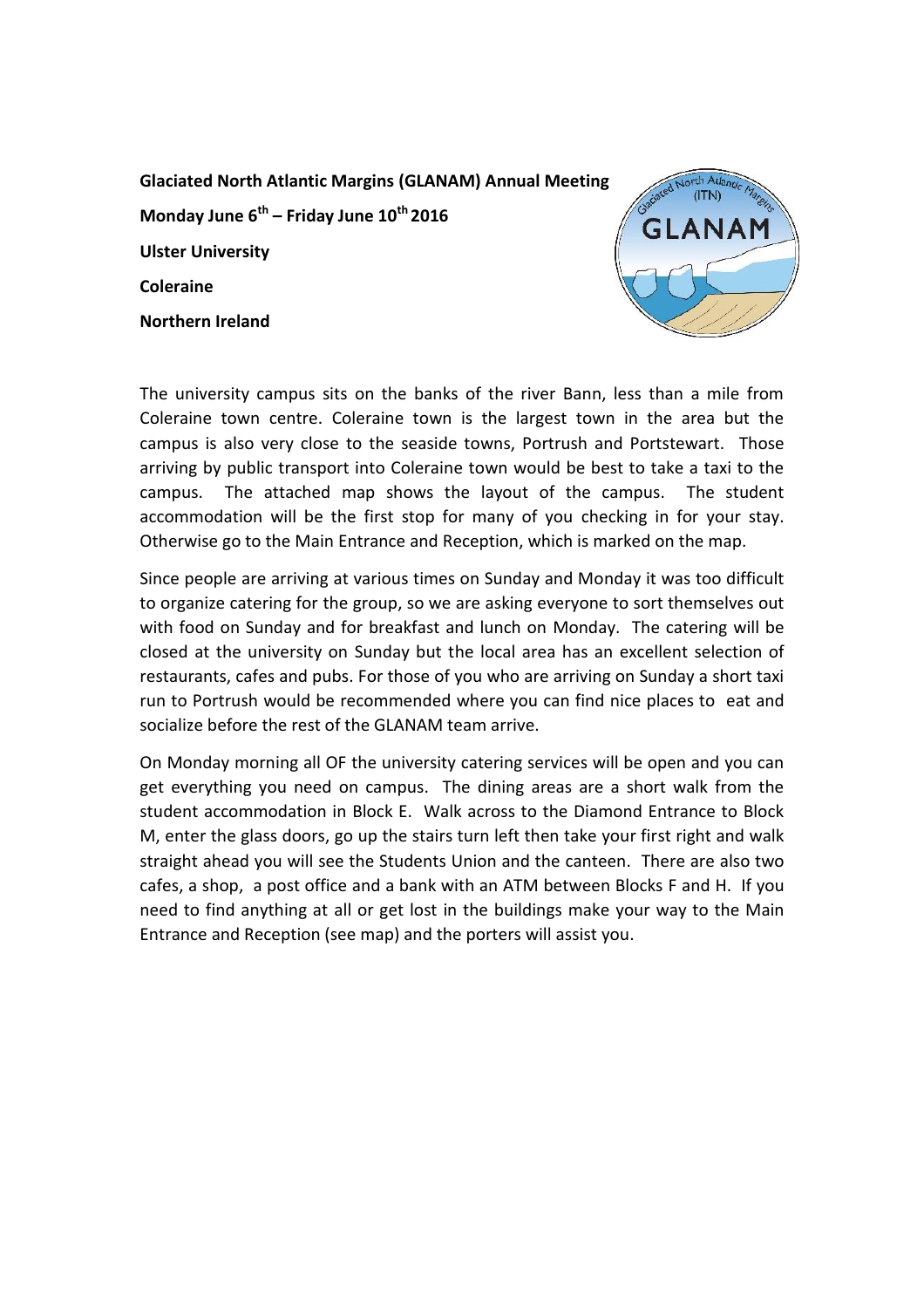# **Meeting Agenda**

# **Monday 6th June** – **Local field excursion to Causeway Coast & Supervisory Board Meeting.**

For those not on the Supervisory Board a local field excursion to the Causeway Coast looking at the local geology, landscape and archaeology has been arranged for you. Assembly for the trip will be at 14.00 sharp in the car park beside the Student Accommodation block (P2 on the campus map). Return to the campus by 18.00.

The Supervisory Board Meeting is scheduled for 17.00 in the Coastal Seminar Room in Block G. I suggest that the supervisory board members congregate at the Main Entrance Reception area from 15.45 and we will make our way to the meeting room from here.

**18.30** Meeting for all supervisors/PI's to review Fellows progress in Coastal Seminar Room, Block G. Please all congregate at the Main Entrance Reception area from 18.15 we will take you all to the meeting room from here.

**20.00** Evening meal on campus (information on the venue will be provided when you arrive).

**Tues 7th June GLANAM conference - Venue Rooms E206 and E207 in Block E.** a book of abstracts will be supplied at the meeting.

**9.10-9.30** Welcome and information for the day

#### **Session 1: Svalbard**

**Chair:** Riko Noormets

**9.30 Oscar Fransner** *"Morphology and sedimentary processes on the continental shelf edge and slope north of Nordaustlandet, Svalbard"*

**9.50 Katharina Streuff** *"Submarine Landforms and Glacimarine Sedimentary Processes in Lomfjorden, Svalbard"*

**10.10 Emilia Piasecka** *"Formation of mega-scale glacial lineations on the Bjørnøyrenna Palaeo-Ice Stream bed"*

**10.30 Dimitrios Ktenas** *"Estimation of net erosion in the SW Barents Sea using compaction trends and sonic logs"*

**10.50-11.20 coffee break**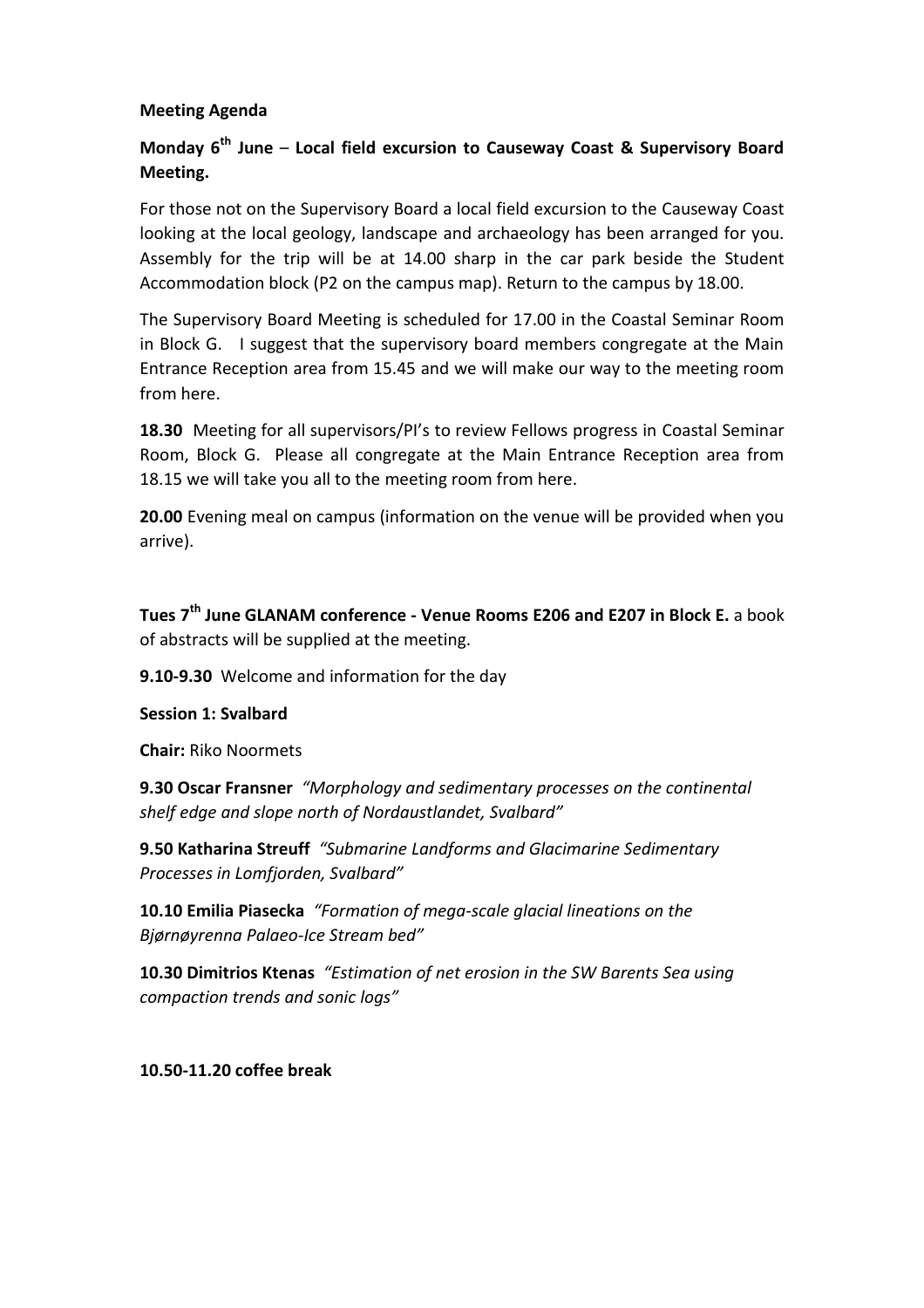#### **Session 2: Greenland**

#### **Chair: Tove Nielsen**

**11.20 Lara Pérez** *"Large-scale evolution of the central-east Greenland glaciated margin from late Miocene to Present"*

**11.40 Julia Hofmann** *"3D-seismic observations of Late Pleistocene glacial dynamics on the central West Greenland margin"*

## **Session 3: Academia & industry - experiences**

## **Chair: Hans Petter Sejrup**

**12.00 Erik Henriksen** *"Glaciation and its impact on Petroleum Prospecting: Cooperation between Academia and the Industry a key to further knowledge"*

**12.20 Katrien Heirman** *"From GLANAM to life: How to get ahead with a PhD"*

**12.40 Torbjørn Dahlgren** *"Experiences from a career in the petroleum industry and how it may lead you to stumble on some of geology's big unsolved mysteries"*

**13.00-14.00 Lunch**

**Session 4: Norway**

**Chair: Berit Hjelstuen**

**14.00 Jens Karstens** *"Sedimentation controlled gas hydrate dynamics and methane seepage after ice-sheet decay at the Nyegga pockmark field, offshore Norway"*

**14.20 Benjamin Bellwald** *"Prehistoric earthquake history of Scandinavia revealed by Holocene Mass Transport Deposits in Western Norwegian fjords and lakes"*

**14.40 Sverre Planke** *"Tunnel valleys and postglacial lost land in the southern Norwegian North Sea"*

**15.00 Björn Morén** *"Exploring external controls on the Norwegian Channel Ice Stream during the last deglaciation through flowline modelling"*

**15.20-15.50 coffee break**